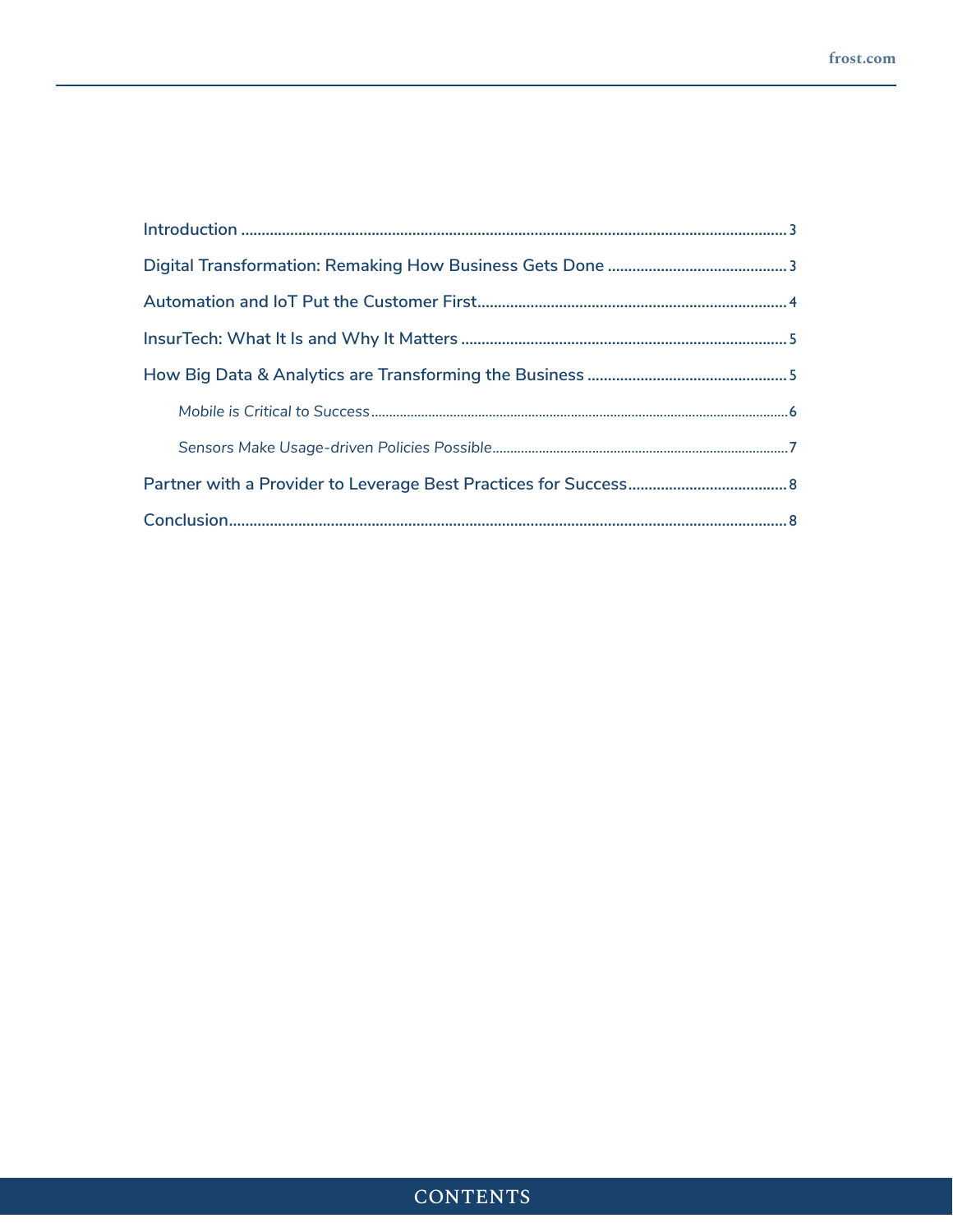# <span id="page-2-0"></span>INTRODUCTION

The insurance industry is undergoing remarkable changes to its business, thanks largely to new technologies that enable a wide range of digital disruption. Automation, analytics, mobile technologies, artificial intelligence and the Internet of Things are all driving better, faster workflows, leading to richer customer experiences, increased employee productivity, larger margins, lower costs and higher revenues. Often called "InsurTech," these and other tools are transforming the way life and property and casualty insurance is sold, claims are handled, and customers are recruited and retained.

The benefits of today's innovative tools can be dramatic: online quote development and policy management shrink sales cycles and lower costs; individual risk development minimizes claims and increases profitability; digitized policy management and data capture ensure actuarial accuracy; and automated compliance processing keeps companies in line with all necessary regulations.

But even as customers and agents demand advanced capabilities, the insurance industry is struggling to overcome aging technology and business processes. Frost & Sullivan data shows that to stay successful, insurance companies must familiarize themselves with the new tech options available to them, and then deploy the right tools to improve productivity, increase customer satisfaction, boost revenues and stay relevant in an increasingly digital world.

### DIGITAL TRANSFORMATION: REMAKING HOW BUSINESS GETS DONE

According to a recent Frost & Sullivan survey of almost 2,000 IT decision makers around the world, aligning IT and business goals is the number-one challenge corporate leaders face. That influences their drivers for IT investment, reducing operational costs, improving the customer experience and improving digital presence. Not surprisingly, in an effort to improve efficiency and outcomes, 62% of respondents plan to increase their IT budgets, with an average increase of 26%.

One reason for increased technology awareness and use is digital transformation—the process of using technology to alter the ways in which business gets done—impacting every aspect of corporate life. Frost & Sullivan research shows that 90% of the data in the world was created in the past two years, and those numbers are only going up. As we enter this new era of digital dominance, companies are faced with opportunities and challenges. To succeed, they must reevaluate how they approach every aspect of their business.

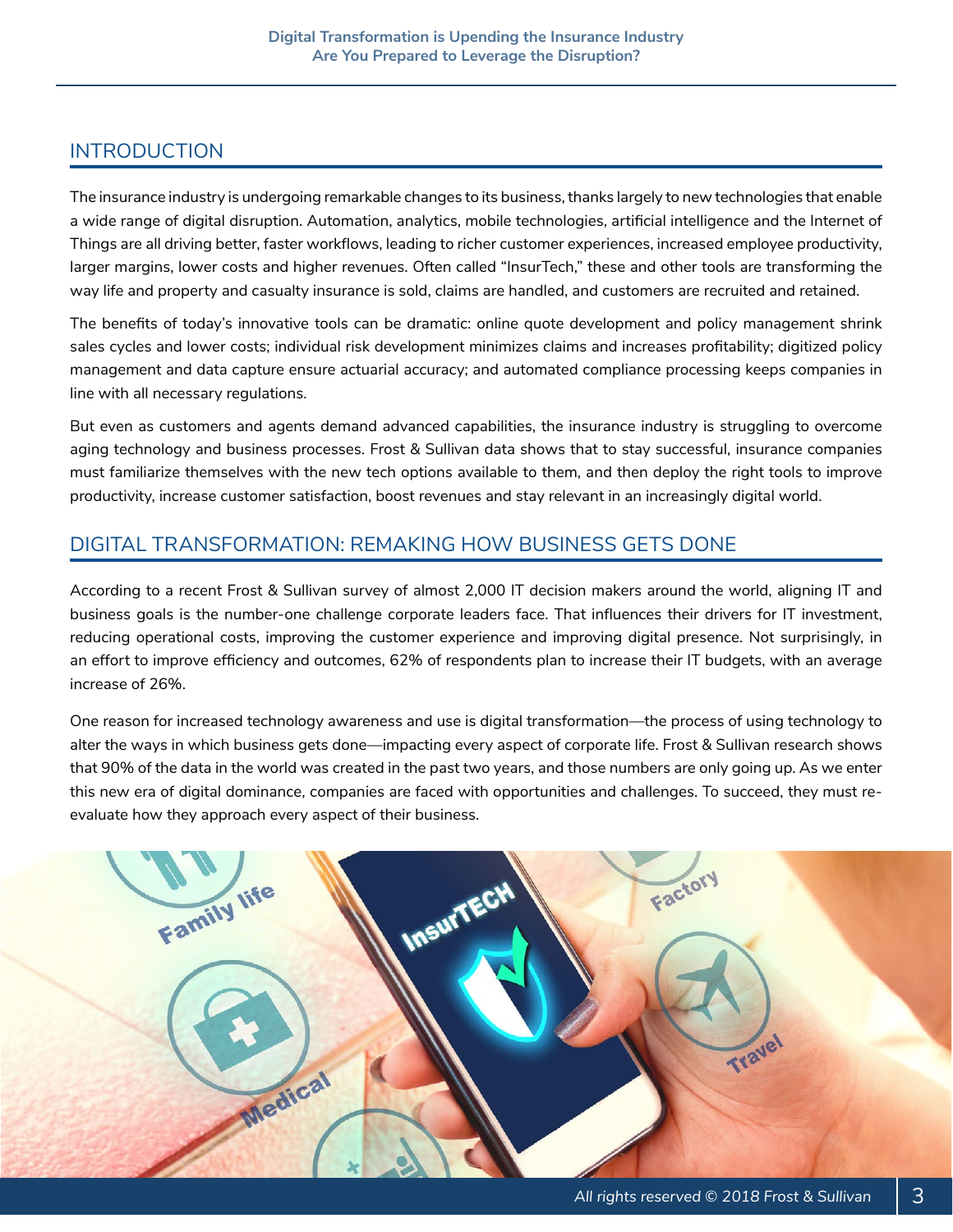### *Frost & Sullivan's Digital Transformation Framework*

*How does this Transformation Impact your Business?*

<span id="page-3-0"></span>

# AUTOMATION AND IOT PUT THE CUSTOMER FIRST

Many insurance firms are facing dramatic changes to the way they operate their business, propelled by new technology that gives employees and customers relevant, contextual information whenever and wherever they need it. Digital transformation starts with automation, which enables faster and more effective decision making and workflows, leading to better and more profitable outcomes. Meanwhile, the Internet of Things (IoT) generates data from a wide variety of public and private sources to inform processes and automation, allowing companies to react to market changes on a population or individual level in real time.

To survive the disruption—and, indeed, leverage it to their advantage—insurers must adopt a customer-first approach that transitions from an enterprise-driven culture to one that is customer- and user-driven. Unfortunately, many insurance companies are weighted down with legacy technology, a short-term focus on earnings and balance sheets, a highly distributed workforce, and sclerotic processes that make it all but impossible to be nimble in the face of change. But to succeed in today's always-on global marketplace, firms must reorganize to deliver innovation and customer service, at scale and speed, throughout the organization.

**INSURERS THAT USE ANALYTICS TO CONVERT INFORMATION INTO INSIGHT WILL ATTRACT MORE CUSTOMERS, INCREASE PROFIT MARGINS AND BUILD EVEN RICHER DATA STORES TO LEVERAGE IN THE FUTURE.**

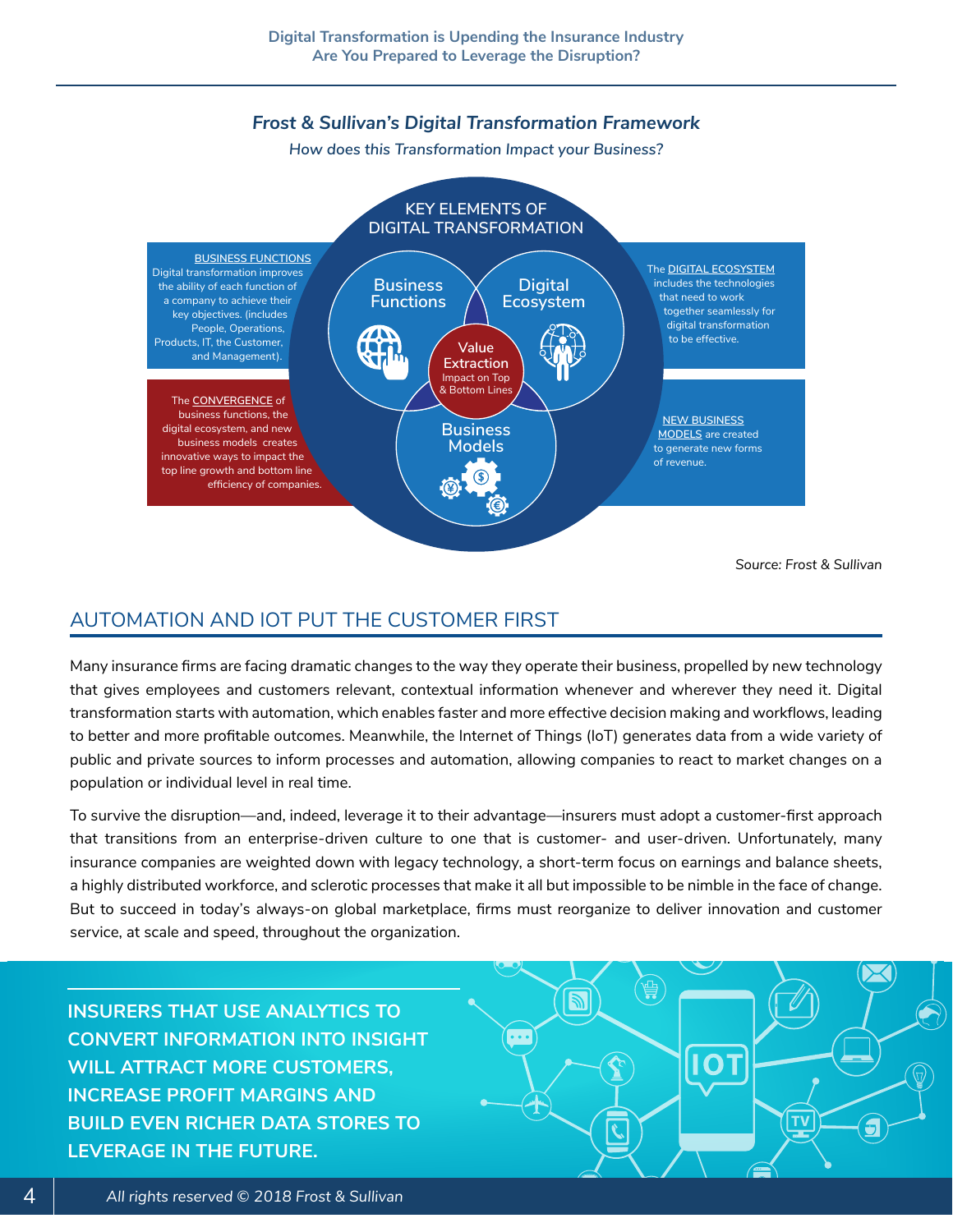<span id="page-4-0"></span>This starts by leveraging customer data. Consumers are increasingly willing to share their personal information in exchange for more robust policies and lower rates. And thanks to mobile and social technologies, companies have access to more data than ever to help them better understand their customers, tweak their product offerings and manage opportunity and risk.

# INSURTECH: WHAT IT IS AND WHY IT MATTERS

The insurance industry has leveraged technology for years; however, the benefits delivered from today's tools are impacting areas of the market that may not be directly affected by technology but are affected by broader shifts in business and consumer interactions. It's all part of a new innovation cycle: customers demand that companies change how they do business, which drives new customer experiences, which then lead to even higher expectations in the future.

Collectively, these new technologies are referred to as "InsurTech." Some of the biggest changes are driven by mobile devices and apps, wearable technology, augmented/virtual reality (AR/VR) and a range of data-analysis and businessautomation software. They are transforming the way insurance is sold, customers are supported and claims are handled.

### HOW BIG DATA & ANALYTICS ARE TRANSFORMING THE **BUSINESS**

Big data and analytics are helping insurance companies refine their processes, cut costs, increase profits and revenues, and deliver an exceptional customer experience. To take full advantage of the benefits analytics can provide, firms must develop a strategy around three key areas: mobile apps and devices; wearable tech; and virtual and augmented reality. These tools deliver enormous amounts of data that can then be leveraged for maximum effect, empowering employees to make better decisions and giving customers the information they need to purchase new policies, file claims and update their personal information to ensure maximum return on investment.

The Internet of Things is making such information easier to access and use, thanks to our always-connected world. The goal: seamless connectivity among devices anywhere, anytime and under any conditions to create new efficiencies and opportunities.

In the recent Frost & Sullivan survey of IT decision makers, respondents listed a number of benefits they are already seeing from IoT: boosting customer service (36%), collecting customer data (35%), lowering costs (32%) and improving operations (31%). Meanwhile, deployments have moved from "watching and learning" to mid- or large-scale trials (more than 500 devices). More than a third of companies are already embedding IoT into core services and products, and 40% are deploying next-generation solutions. No wonder the Internet of Things is the top mega trend priority for them and their organizations.

# InsurTech affects all Areas of the Business:

• *Customer Engagement*

Price setting, online purchasing, omnichannel customer service, online claims processing.

- *Compliance and Regulation*  Identification, automated reporting, automated contract creation.
- *Data and Analytics* Data management, real-time risk assessment, customized underwriting.
- *Real-time Operations* The IoT, asset tracking, home and auto security.
- *Information Security* Fraud detection and mitigation, cyber insurance, risk management, lossprevention services.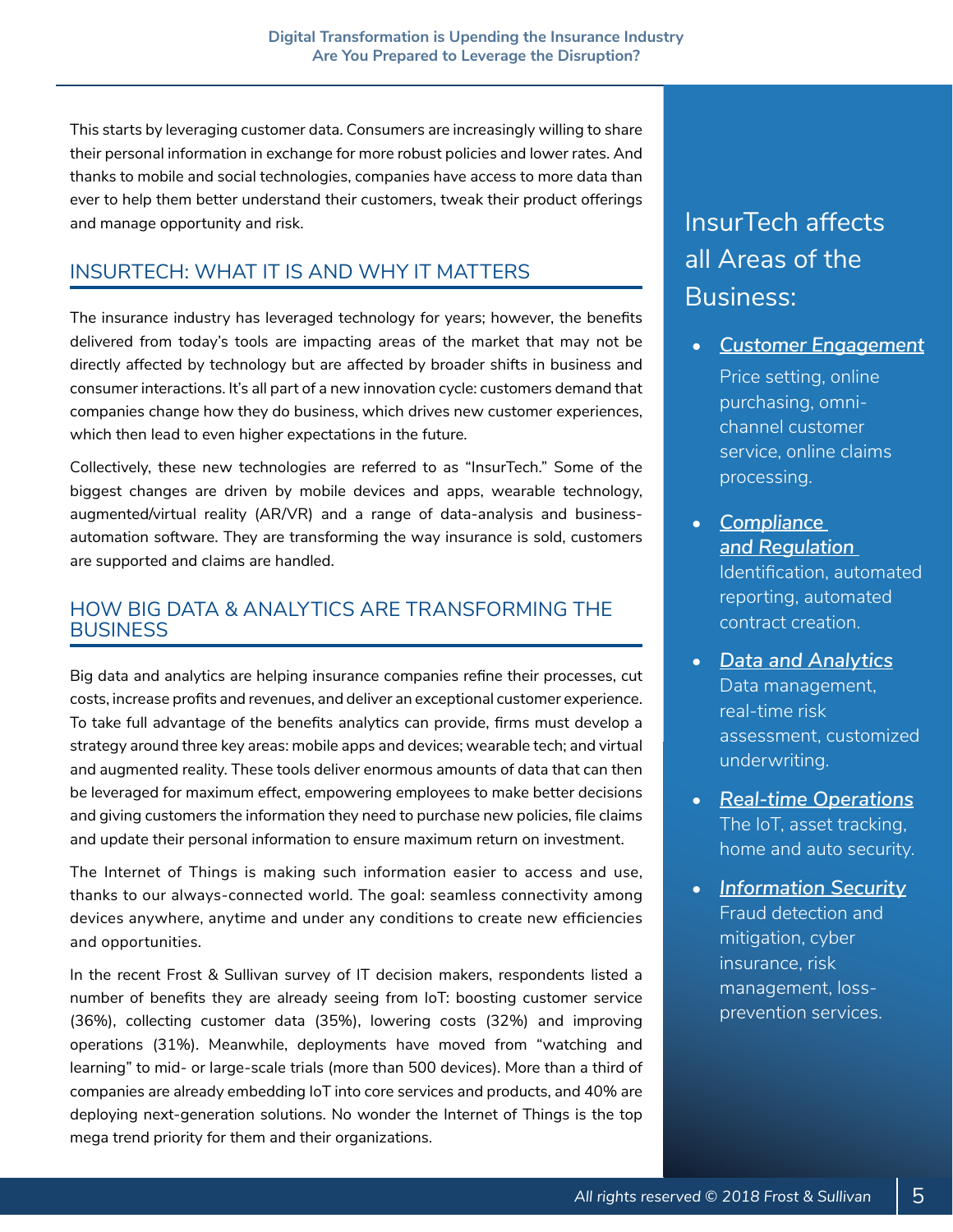<span id="page-5-0"></span>

Insurance companies that take advantage of the huge amount of information available today and in the near future combining smart sensors, mobile devices and other technologies—will improve decision making and enable the accurate delivery of advanced functionality like predictive insights. Pervasive, or ubiquitous, computing is gradually helping technologists worldwide realize the IoT vision.

#### **MOBILE IS CRITICAL TO SUCCESS**

By focusing on the mobile user experience, insurers can speed cycle times, meet real-time customer demands and interaction, drive employee productivity and build loyalty inside and outside the organization. Indeed, smartphones and apps are already impacting how insurance firms market and sell their policies, assess risk, set pricing, and manage and settle claims.

Take inventory management, which is one of the most difficult issues to deal with after a loss event. Most people don't maintain a complete record of what they own—including everything from furniture and appliances to clothing and artwork—and have no way of knowing exactly what they've lost. Mobile devices with cameras and inventory software make it easy for renters and homeowners to keep an up-to-date record of everything in their possession. In the event of loss, links to outside data can help insurers identify replacement costs or current value information, and then give their customers the appropriate benefit as soon as possible.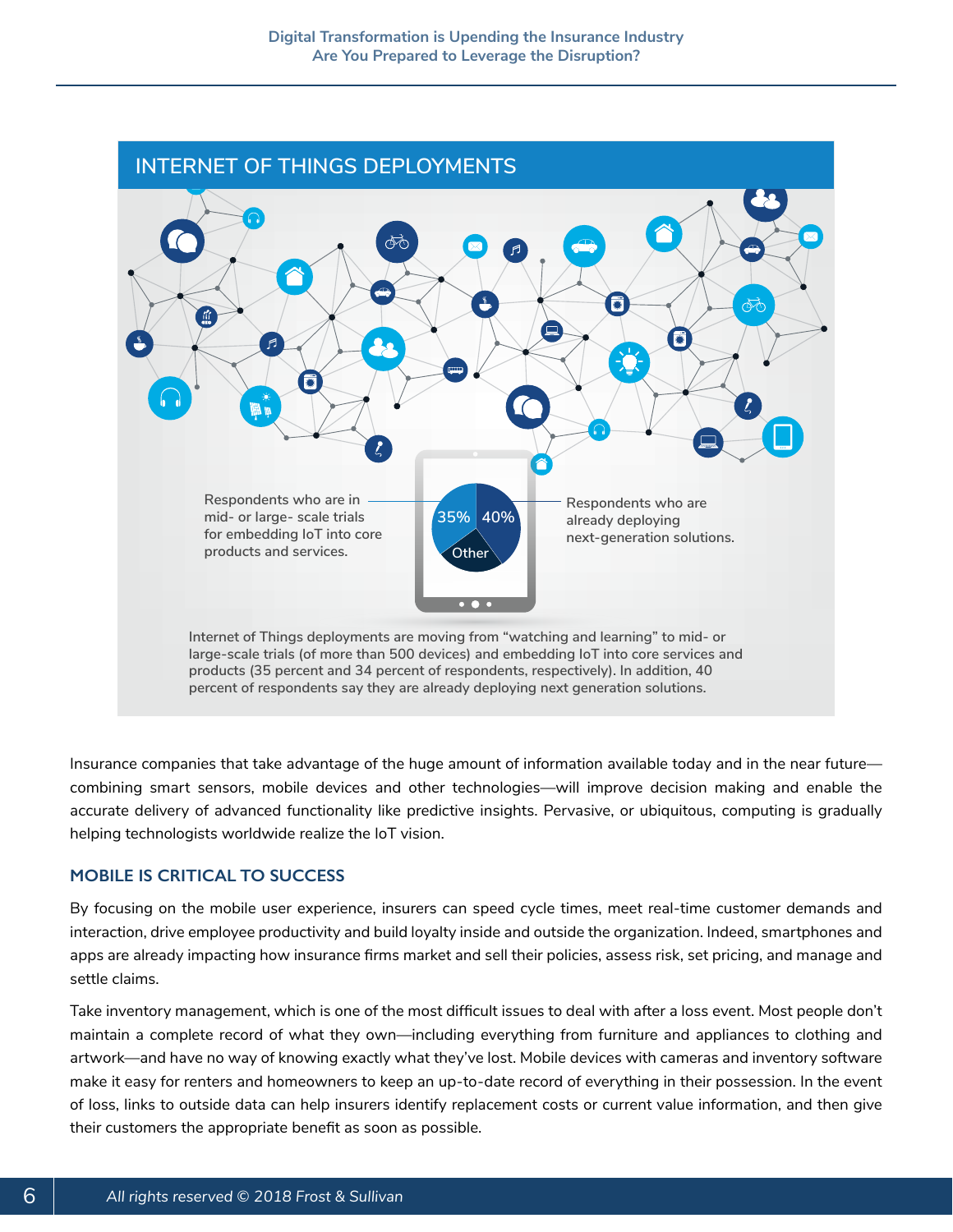#### **Digital Transformation is Upending the Insurance Industry Are You Prepared to Leverage the Disruption?**

<span id="page-6-0"></span>

Meanwhile, commercial claims adjusters can use smartphones and tablets in the field to create incident reports and damage assessments as soon as an accident happens, ensuring payouts and repairs are based on accurate, real-time information. That helps get corporate clients back to work while ensuring the insurer is fulfilling its obligations as costeffectively as possible. Cameras can detail actual damage and capture evidence to help determine fault, and apps can ensure adjusters are entering all data into a corporate platform, supporting any necessary back-end integrations and meeting all compliance needs.

#### **SENSORS MAKE USAGE-DRIVEN POLICIES POSSIBLE**

Smartwatches, biometric trackers, beacons and embedded sensors can help insurance companies track customer behavior in real time, allowing them to alter benefits and pricing accordingly. For example, smartwatches can help customers make better decisions about their use of safety devices, electronics and appliances by offering real-time suggestions in response to their environment, while sensors can help insurers track risky behaviors, then use that information to suggest customers alter their actions or adjust policies and pricing in response. For example, if a life insurance customer starts smoking, sensors could pick up on his behavior and modify his premiums to take his lifeshortening behavior into account. Or, if a company driver opts to travel during an ice storm, her watch's geo-location capabilities could alert her company and its insurer, and the company or her manager could send her a message suggesting she take specific safety precautions or offer links to alternate transportation options, resulting in fewer accidents and fewer payouts.

Similarly, camera-ready wearables can transform the auto insurance industry by capturing and storing video footage of accidents in real time, ensuring insurers and their corporate clients know exactly who was at fault and what damage was incurred as a result. Biometric trackers can tell whether a driver had a physical reaction preceding the crash or whether he was impaired by alcohol or drugs, which can impact fault determination, work-comp benefits and other issues. Meanwhile, companies can analyze all such data from all their claims to better understand what is causing accidents in the first place—and then work with their insurer to develop processes for avoiding those situations in the future.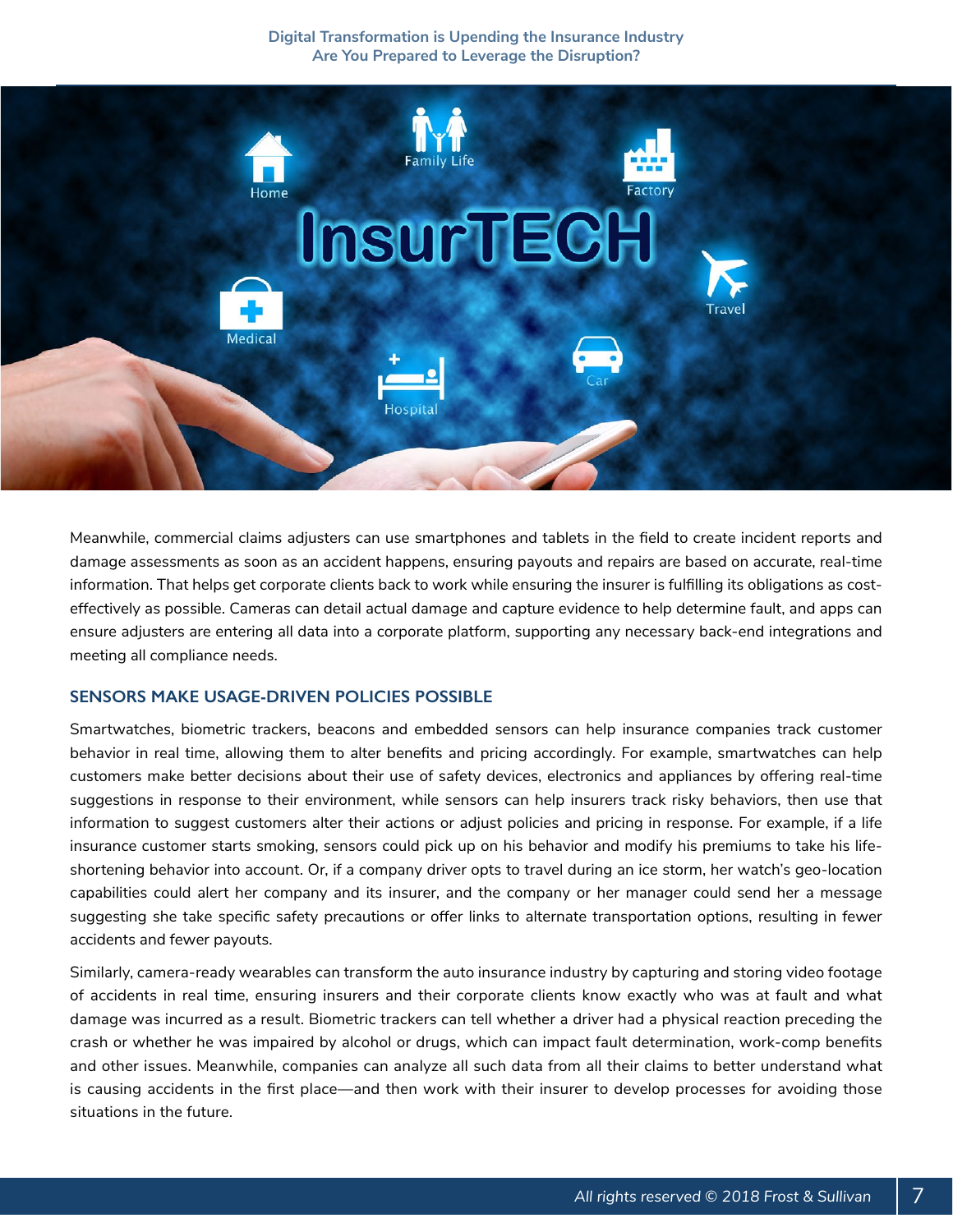## <span id="page-7-0"></span>PARTNER WITH A PROVIDER TO LEVERAGE BEST PRACTICES FOR SUCCESS

Insurance companies that want to deliver the best experience for their customers—and increase revenues and market share in the process—must embrace new technologies. But selecting the right provider can mean the difference between failure and success. Here's what to look for:



1.**Ease of Use** Data needs to be accessible, intuitive and easy to use, regardless of the user's technical or analytical expertise. Look for a solution that helps employees understand the value of data, quickly and easily. Visual clues, drag-and-drop features and natural-language capabilities will aid in this effort. The software should also be easy for IT to deploy, manage and support.



2.**Advanced Analytics** It's critical that insurers deploy a solution that can help uncover hidden meaning and value in the full range of corporate data. Non-technical users may not know how to find the true value in that information; look for a platform that supports deep data exploration in the main UI. Helping non-math majors understand powerful statistical analyses, creating data hierarchies, drilling down on interesting information in real time, and integrating with robust statistical tools are among the key criteria.



3.**Flexibility** When it comes to data, one size definitely doesn't fit all. You need a solution that will conform to your needs—not the other way around. Look for technology that will work with any type of data, in any amount, and which integrates with your existing infrastructure. This will ensure you can continue to leverage your prior investments while reaping the benefits of new technology today and into the future.



4.**Collaboration** Data analytics shouldn't be hard, but they can appear daunting to new users, and it takes time to learn how to get the most out of the best tools. A provider that boasts a rich community of users dedicated to helping others find value in its products can deliver maximum return on your investment. This can be enabled through structured training, ad-hoc information sharing and leveraging best practices to drive change within any organization. Look for a vendor that actively supports community forums, user groups and peer support.

### **CONCLUSION**

InsurTech is already transforming the insurance industry by tapping into digital transformation and data analytics to streamline business processes, increase profits and revenues, and positively impact the customer experience. These tools are helping companies improve everything from marketing and sales to pricing and claims adjustment.

As insurance companies begin to evaluate, deploy and embrace advanced analytics, they must pay close attention to the platform's ease of use, analytic depth and flexibility. It is also critical to work with a vendor that supports a knowledgeable community of peers and experts to help drive change in all customer organizations. That will ensure your organization can compete in an increasingly digital marketplace and see maximum return on your investment.